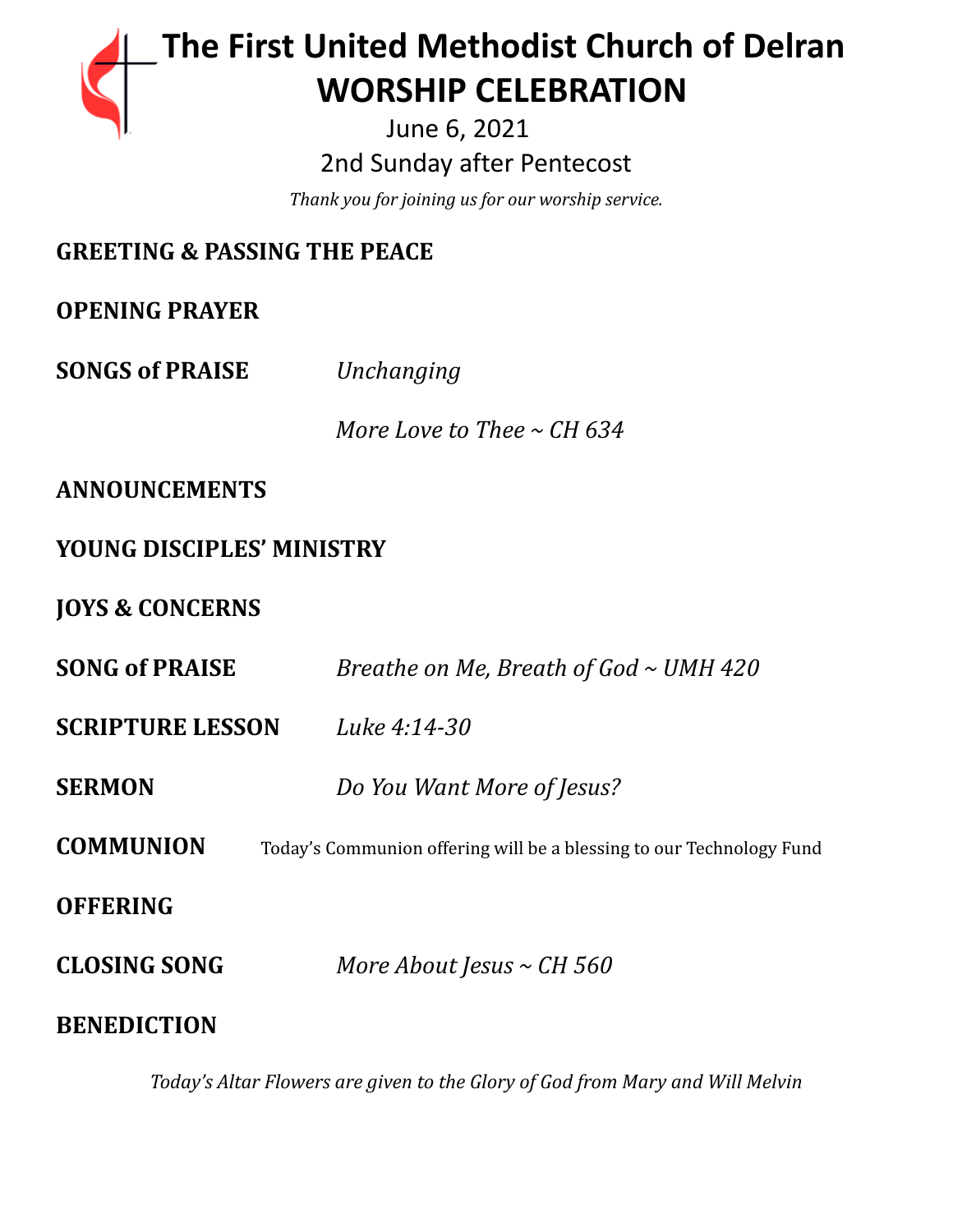

## **WORSHIP GOD**

- **Indoor Services** are in the Sanctuary on Sundays at 10AM. Masks\* and social distancing between households are required. Nursery care is provided. Please check in on our website whether you are in person or online. The online service will be livestreamed from the Sanctuary at 10AM. Please prepare prayerfully & note the precautions & guidelines on our website, [delranumc.org](http://www.delranumc.org).
- **Sunday Service Check-in:** [Complete](https://forms.gle/2MxBkhaYGvKQZRcc9) this form to record your attendance for the online service.
- **● Join the Service Online:** Please consult the church [website](http://www.delranumc.org) & [Facebook](https://www.facebook.com/FirstUnitedMethodistChurch.Delran) page for updates.
- **Sermon Archive:** Access previously recorded sermons on our [Youtube](https://www.youtube.com/results?search_query=delran+first+umc+channel) web page.
- **Giving Options**: Please mail your tithes & offerings to the First UMC of Delran, 32 Conrow Road, Delran, NJ 08075, or go to the church [website](http://www.delranumc.org) to *Donate with [Tithe.ly](https://tithe.ly/give?c=1379451)* or *[Donate](https://www.paypal.com/donate/?token=JgyQQyCzJSzuWb-4M_kVuUa8ORCkKdbhPebT-DwrySzFpiafxE6LsZCirp50sAsR0jT_60&country.x=US&locale.x=) with PayPal*.
	- \* The Administrative Council is currently studying the mask policy

### **NEW AND NOTEWORTHY**

- **● The Kids' Summer Sundays** are going to be exciting! For five weeks, starting in July, the kids will be treated to a different activity each week. We're offering cooking lessons, art lessons, karate and more. We will need help with dinners for the attendees and with other positions, too. Look for more information, and a helping sign up sheet, coming out soon.
- **● Summer Time Schedule** We will switch to a 9:30am Sunday service time starting June 27th.
- **Thursday Changes** The office will be closed on Thursdays from July 17th through September 23rd as Katie, our Administrative Assistant, has Jury Duty. Also, the email usually sent out on Thursdays will go out on Fridays during that time.
- **● The Board of Trustees** will hold a meeting on June 12th at 10:30am at the church.
- **● Ushers and Greeters** We're looking for people interested in greeting and ushering on Sunday mornings. Sign up on the bulletin board if you'd like to be on the rotating schedule.
- **● Altar Flowers** If you would like to purchase flowers for the Sunday Altar, sign up by filling out the information on the bulletin board in the Narthex. Regular flowers are \$10 per vase. Specialty arrangements can be ordered for a higher price. Questions? - talk to Katie Winner.
- **● Shop Rite Suzy** is alive and well. Our church makes a small income from your groceries when you purchase Shop Rite gift cards to shop with. You can purchase these gift cards at the church office T-Th 9-2. Outside office hours contact Shirley West at 856-461-5063. If you would be interested in "selling" cards after Sunday services, let Katie Winner know. Thanks.

## **FELLOWSHIP & GROWTH**

- **● Wednesday Morning Bible Study** has returned at 10:00am The group is focusing on *The Chosen,* a television drama based on the life of Jesus Christ, seen through the eyes of those who knew him. [Wednesday](https://us02web.zoom.us/j/83299668925?pwd=R09VZzEvellRdnpsemtaQzJocW1nUT09) [Zoom](https://us02web.zoom.us/j/83299668925?pwd=R09VZzEvellRdnpsemtaQzJocW1nUT09) Link. Pastor will be offering this study on Thursday evenings. [Thursday](https://us02web.zoom.us/j/86724526082?pwd=Yk1aT0N6ajRzcUF6KzdhT05VU0k3Zz09) Zoom Link.
- **● Ladybugs Bible Study** has finished their study. They will resume in the fall.
- **● Sunday Virtual Lounge:** Join the virtual lounge after service to say "hi" and catch up with others! Watch for the Zoom link on our [Facebook](https://www.facebook.com/FirstUnitedMethodistChurch.Delran) page. Any issues signing in, call or text Mary Melvin at 856-630-5831.
- **Thursday Bible Study** The group is focusing on *The Chosen,* a television drama based on the life of Jesus Christ, seen through the eyes of those who knew him. [Thursday](https://us02web.zoom.us/j/86724526082?pwd=Yk1aT0N6ajRzcUF6KzdhT05VU0k3Zz09) Zoom Link.
- **● YouTube Playlist:** [Click](https://www.youtube.com/watch?v=lJJQjFnX0nk&list=PL76HlEzH6SKYV7jHyH7qBV7M1G3TK8-OK) here to listen to the songs we will be singing throughout our services.
- **The Upper Room:** Access an electronic copy of the daily devotional. Here is the link for [May/June](https://destination-site-production.s3.amazonaws.com/covers/URE_May-June2021.pdf) 2021. Paper copies are available in the Narthex.
- **Support Group** Are you living childfree, not by choice? Consider meeting with others who can support you. In association with resolve - The National Infertility Association. Contact Joyce Woodell at [jaycee0382@gmail.com](mailto:jaycee0382@gmail.com) for more information.